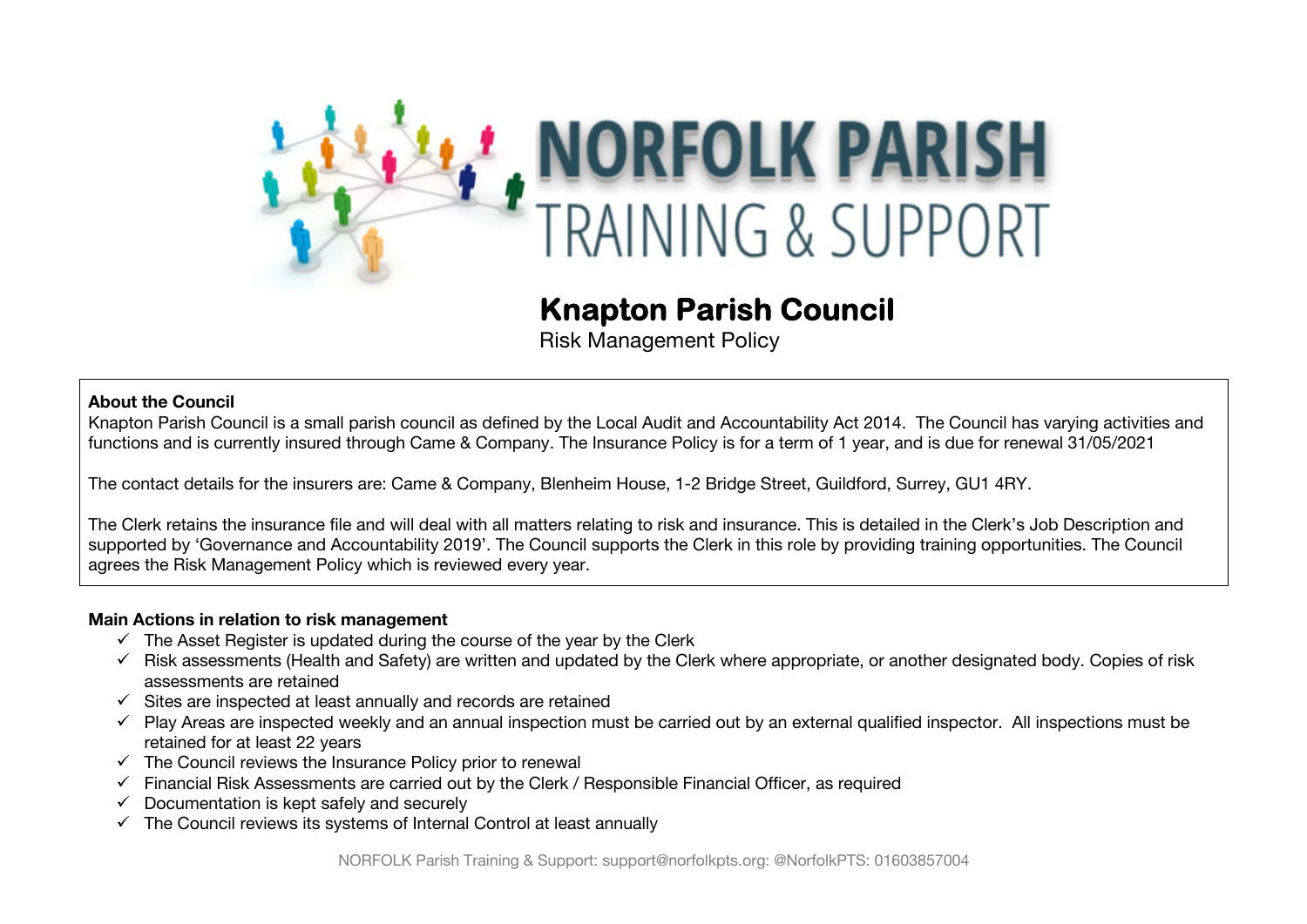# **The Risks identified for the Council** *(Example below***):**

| <b>Risks</b>                                   | <b>Likelihood v Impact</b><br>= Risk Rating                         | <b>Mitigation</b>                                                                                                | By what means                                                                                                       | <b>Action</b>                                                 |  |  |  |
|------------------------------------------------|---------------------------------------------------------------------|------------------------------------------------------------------------------------------------------------------|---------------------------------------------------------------------------------------------------------------------|---------------------------------------------------------------|--|--|--|
| <b>Operational</b>                             |                                                                     |                                                                                                                  |                                                                                                                     |                                                               |  |  |  |
| Staff (Clerk)                                  | High<br>Accident at work<br>Sickness<br>Terminates<br>employment    | Employer's Liability in place<br>Lone Worker's Policy<br><b>Adequate Working Balance</b>                         | <b>Insurance Policy</b><br><b>Budgeted</b>                                                                          | <b>Clerk and Council</b>                                      |  |  |  |
| Members of the<br>public attending<br>meetings | Low<br>• Accident<br>Incident<br>$\bullet$                          | <b>Public Liability Insurance</b><br>Visual Inspection - recorded<br>Standing Orders in place                    | <b>Insurance Policy</b><br>Village Hall Chairman /<br><b>Committee or Council</b>                                   | <b>Clerk</b><br>VH Chairman / Committee                       |  |  |  |
| SAM <sub>2</sub><br>SpeedWatch<br>volunteers   | <b>Medium</b><br>Roadside<br>accident<br>Lifting heavy<br>equipment | Risk Assessment and training for use<br>of SAM2 provided<br><b>Public Liability Insurance</b><br>Asset Insurance | Westcotec<br>Council £10m Public Liability<br>Insurance Policy<br>Asset Register maintained<br>and Insurers advised | Clerk arranged<br>Asset Register updated<br>annually by Clerk |  |  |  |
| Contractors                                    | Medium<br>Public accident                                           | <b>Public Liability Insurance</b><br><b>Contractors own Public Liability</b>                                     | Insurance Policy:<br><b>Council and Contractor</b><br>(E10m)                                                        | <b>Clerk</b>                                                  |  |  |  |

| <b>Financial</b>                        |        |                                                                                                                                                                     |                                                                      |                             |  |  |  |
|-----------------------------------------|--------|---------------------------------------------------------------------------------------------------------------------------------------------------------------------|----------------------------------------------------------------------|-----------------------------|--|--|--|
| Cash flow and<br>end of year<br>balance | Medium | Budget prepared<br><b>Budget Monitoring document provided</b><br>to members<br>Reserve funds allocated<br>Fidelity Guarantee in place<br>Internal Controls in place | Clerk / RFO<br><b>Insurance Policy</b><br>Policies reviewed annually | Council to agree and review |  |  |  |